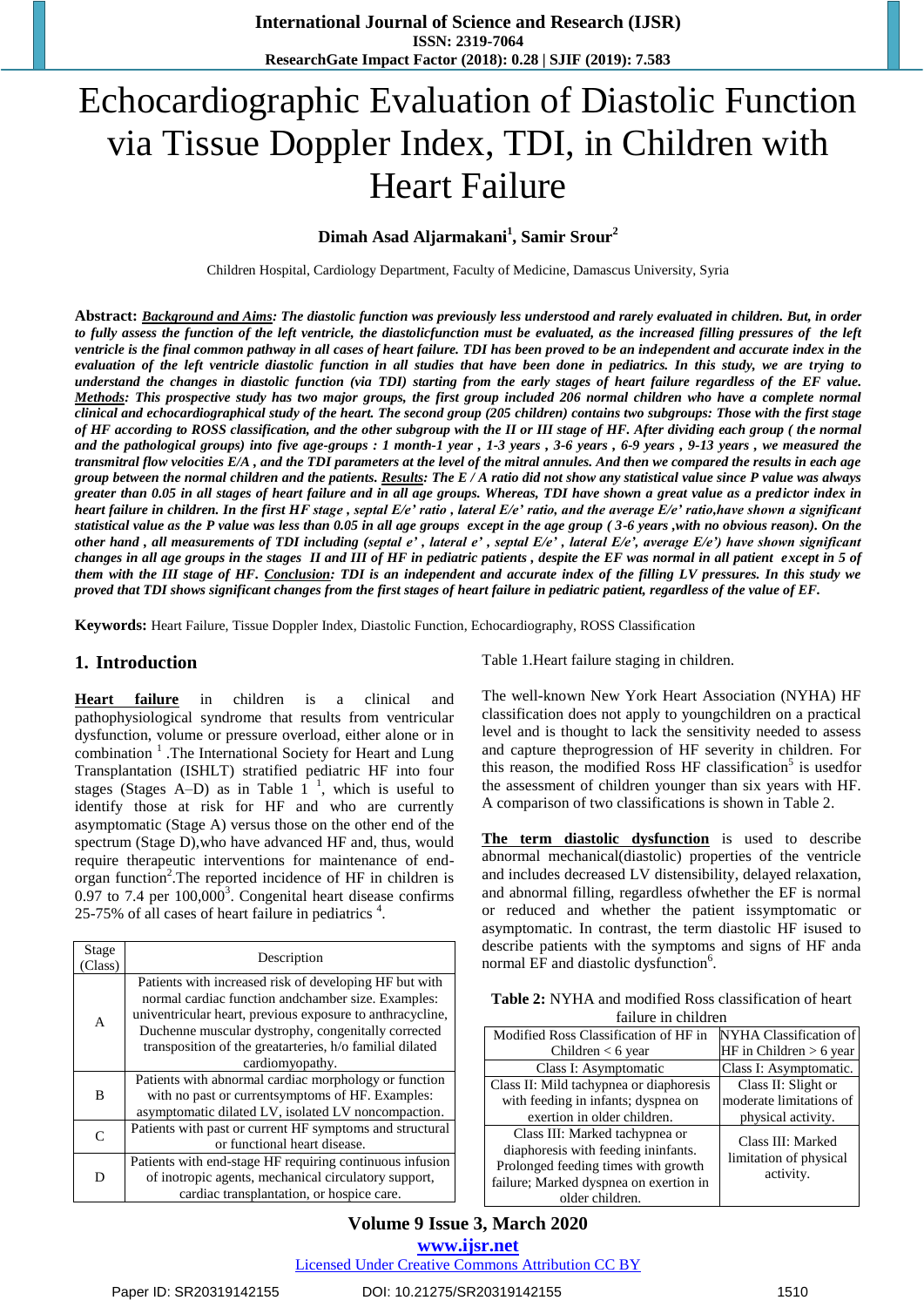## **International Journal of Science and Research (IJSR) ISSN: 2319-7064 ResearchGate Impact Factor (2018): 0.28 | SJIF (2019): 7.583**

| Class IV: Symptoms such as tachypnea, Class IV: Symptoms at<br>retractions, grunting, or diaphoresis at |       |
|---------------------------------------------------------------------------------------------------------|-------|
| rest.                                                                                                   | rest. |

**Diastolic heart failure** should always be considered when LVEF is normal on two-dimensional echocardiography in patients with clinical evidence of heart failure. The diagnosis can be confirmed if Doppler echocardiography and myocardial tissue imaging provide evidence for impaired myocardial relaxation. Early identification of diastolic dysfunction in asymptomatic patients by the use of echocardiography may provide an opportunity to manage the underlying etiology to prevent progression to diastolic heart failure

## **2. Diastolic Performance**

For the left ventricle to function effectively as a pump, it must beable not only to eject but also to fill, which is its diastolic function.Diastolic function conventionally has been assessed on the basisof the LV end diastolic pressurevolume  $(P-V)$  relation<sup>8</sup>. A shift of the curve upward and to the left has beenconsidered to be the hallmark of diastolic dysfunction.

Two-dimensional and Doppler echocardiography is an easy and non-invasive way to assess the diastolic function<sup>9</sup>.

## **Mitral valve inflow<sup>10</sup>**

Peak E-Wave Velocity (cm/sec): Early diastole (after Twave on EKG)

Peak A-Wave Velocity (cm/sec): Late diastole (after P-wave on EKG)

All flow velocities across the mitral valve are affected by preload and post-convection, as well as heart rate and age. Usually E is greater than A. Diastolic Dysfunctin has four main grades:

Grade 1: Impaired relaxation, decreased suction of the LV, E  $\triangleleft A$ .

Grade 2: Psuedonormalization , increased stiffness of LV, and elevated left atrial pressure (LAP) , E>A.

Grade 3: (reversible): Restrictive filling, high LAP, noncompliant LV. E>>A.May be reversible with reduction of preload.

Grade 4: (irreversible): Same as grade 3, but can not be reversible with reduction of preload.

The following figure (figure 1) shows the stages of diastolic dysfunction according to transmitral velocities.



**Figure 1:** Transmitral velocities

## **Tissue Doppler Index TDI**

Diastolicventricular function is determined by the evaluationof the longitudinal movement at the level of themitral, tricuspid and septal annulus, with thecalculation of early and late diastolic velocities(2 negative waves: Ea or E'; Aa or A' respectively)<sup>11</sup>. Tissue Doppler imaging (TDI) for echocardiographic evaluation of myocardial function was first described in  $1989^{12}$ .

The difficulties come when attempting to measure the relaxation of the myocardium while negating any effect of pre- or afterload<sup>13</sup>. Eidem BW et al, studied the impact of LV preload and after load on TDI in congenital heart defects , they found that LV preload do not significantly affect the majority of TDI velocities in children with ventricular septal defects. In addition, significantly increased chronic LV afterload in children with aortic valve stenosis is associated with decreased TDI velocities in the absence of other identifiable abnormalities of LV function $14$ 

In a study performed by Butnario A et al , to measure the systolic and diastolic function in congestive heart failure in pediatric patients, they found that while some conventional parameters of the diastolicfunction were maintained within normal or pseudonormal values in patients with heart failure,the diastolic dysfunction being confirmed in thesecases by TDI measurements and their correlation<sup>15</sup> .Nagueh et al, were the first to show that E/e′ ratio (ratio of transmitral E velocity and TDI mitral annular e′ velocity) corresponded to PCWP . In 125 patients classified by systolic and diastolic function and symptoms, PCWP correlated strongly with  $E/e'$  ratio  $r = 0.87^{16}$ .

## **3. Aim of our study**

There is an increased interest in studying the value of TDI in children, especially as an independent and accurate index in determining the function of the heart. Despite the studies on it are still few, most of these studies in pediatrics have proved its important and significant value. On the other hand, the diastolic function is still not well understood in pediatrics and there are no guidelines for it till now.

In this study we are trying to understand the changes in the diastolic function via TDi from the first stages of heart failure regardless of the value of EF.

## **4. Results**

Our study is a prospective cohort study conducted at Damascus University Children Hospital between 2018 and 2019 .The baseline characteristics of the study groups are presented in table 3.

**Table 3:** (M: males, F: female)

|                 | Normal |    | $\overline{ROS}$ I ROSS II - III |    |    |    |
|-----------------|--------|----|----------------------------------|----|----|----|
|                 | М      | F  | М                                | F  | М  |    |
| 1month-1 year   | 21     | 17 | 6                                | 3  | 16 | 21 |
| 1 year -3 years | 20     |    | 9                                |    |    |    |
| 3-6 years       | 22     | 22 | 22                               | 10 |    |    |
| 6-9 years       | 25     | 20 | 18                               | 6  |    | 10 |
| $9-13$ years    | 28     | 14 | 15                               | 9  | 12 | 10 |
| Sum             |        |    | 70                               | 35 | 46 | 54 |

## **Volume 9 Issue 3, March 2020**

**www.ijsr.net**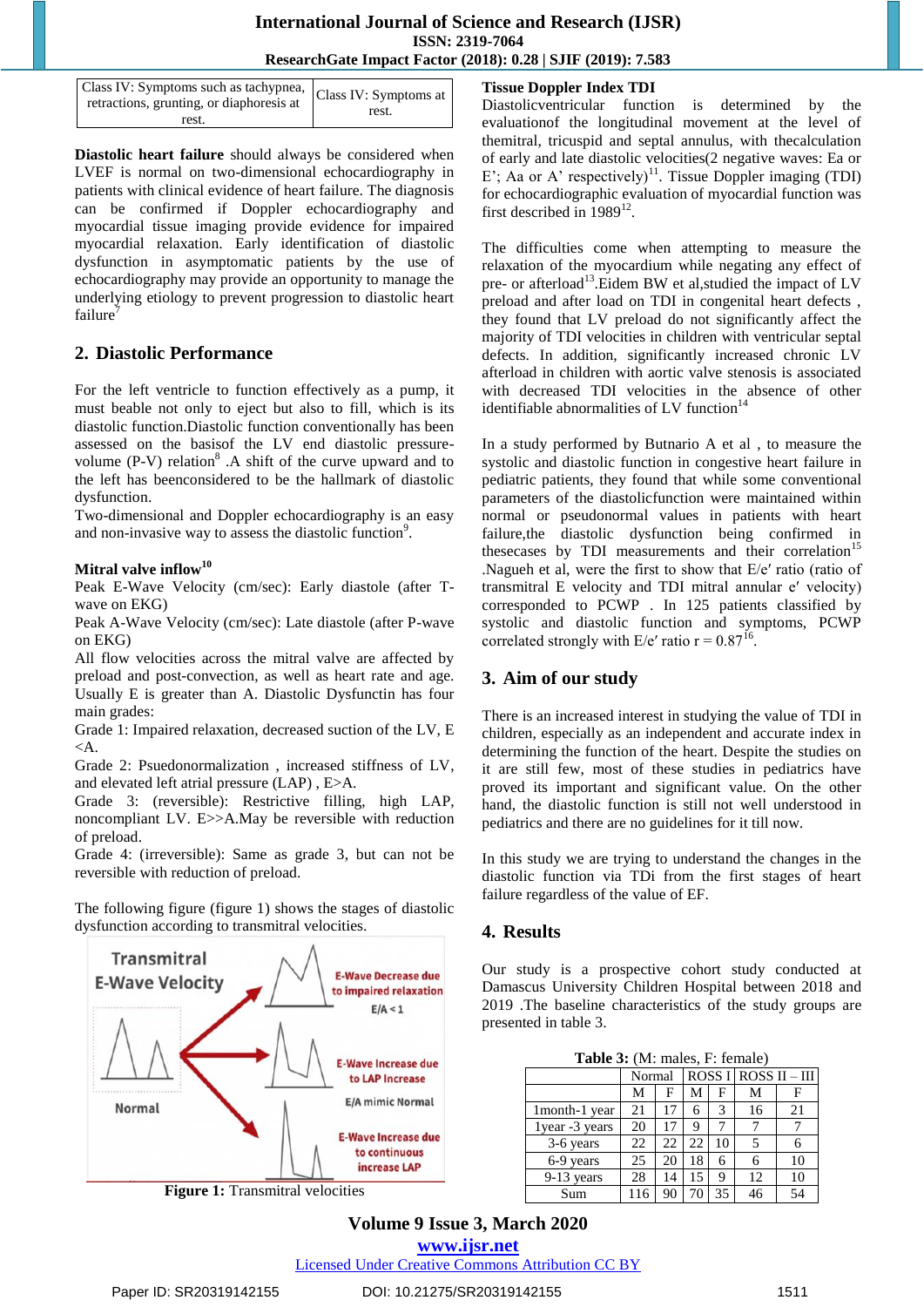## **International Journal of Science and Research (IJSR) ISSN: 2319-7064 ResearchGate Impact Factor (2018): 0.28 | SJIF (2019): 7.583**

**Table 4** shows the mean value (with the standard deviation) for every measurement in each age group in normal children. We did not find an important impact of the growth on the TDI values, as there were no significant changes between the age groups. This dose not correlate with the study of Eidem et al which was done on 325 normal children and concluded that Age was alsosignificantly correlated with most TDI velocities<sup>14</sup>.

| Table 4: Results of the echocardiographic parameters measured in normal children in each age group |  |
|----------------------------------------------------------------------------------------------------|--|
|                                                                                                    |  |

| Age Group     | 1 month-1 year  | 1 year-3years   | $3 - 6$ years   | 6-9 years       | $9-13$ years    |
|---------------|-----------------|-----------------|-----------------|-----------------|-----------------|
| Number        | 38              | 37              | 44              | 45              | 42              |
| E/e           | $1.17 \pm 0.12$ | $1.4 + 0.41$    | $1.56 \pm 0.36$ | $1.58 + 0.29$   | $1.58 \pm 0.36$ |
| Septal e'     | $11.7 \pm 2.6$  | $12.7 \pm 3.07$ | $12.8 \pm 2.3$  | $12.2 \pm 1.7$  | $12.09 \pm 1.8$ |
| Septal E/e'   | $7.8 + 1.5$     | $8.19 \pm 1.5$  | $8.2 + 1.3$     | $8.12 + 1.2$    | $7.68 \pm 1.5$  |
| Lateral e'    | $13.3 + 2.8$    | $15.5 \pm 3.03$ | $16\pm 2.8$     | $14.7 \pm 3.3$  | $14.2 \pm 3.2$  |
| Lateral E/e'  | $7.2 \pm 1.5$   | $6.8 \pm 1.3$   | $6.2 + 1.2$     | $6.8 \pm 1.3$   | $6.8 \pm 1.7$   |
| Average $E/e$ | $7.5 \pm 1.3$   | $7.4 + 1.2$     | $7.48 \pm 1.06$ | $7.47 \pm 1.15$ | $7.2 \pm 1.3$   |

#### **Transmitral flow velocities: E/A ratio:**

This ratio did not show any important change between the normal children and those with heart failure, P value was always much bigger than 0.05 in all age groups (table 5).

**Table 5**

|                                                    |                                 |      | Normal   ROSS I   P value ROSS II - III P value |      |
|----------------------------------------------------|---------------------------------|------|-------------------------------------------------|------|
| $ 1$ month – 1 year $ 1.17 \pm 0.12 1.1 \pm 0.27 $ |                                 | 0.39 | $1.2 \pm 0.34$                                  | 0.37 |
| $1 - 3$ years                                      | $1.4\pm0.41$ 1.4 $\pm0.29$      | 0.97 | $1.5 \pm 0.49$                                  | 0.80 |
| 3-6 years                                          | $1.56 \pm 0.36$ 1.6 $\pm 0.42$  | 0.44 | $1.68 \pm 0.54$                                 | 0.39 |
| 6-9 years                                          | $1.58 \pm 0.29$ 1.58 $\pm 0.25$ | 0.84 | $1.6 \pm 0.44$                                  | 0.99 |
| 9-13 years                                         | $1.58 \pm 0.36$ $1.49 \pm 0.38$ | 0.33 | $1.46 \pm 0.44$                                 | 0.24 |

**Important Notice**: The EF was normal ( $> 55\%$ ) in all the pediatric patients except 5 of the stage III patients, in the age groups (2 patient - 6-9 years-) (3 patient -9-13 Years).

#### **Septal e':**

When comparing Septal mitral e' velocity between the Normal and ROSS I group, there was an important change in two of the age-groups  $(1 \text{ month} - 1 \text{ year}, 6\n-9 \text{ years})$  where P value was less than 0.05. While it shows no statistical significant changes in the other age- groups , where P value was more than 0.05 . On the other hand those with the second and third stage of HF have shown significant changes in all age groups. (table 6)

| anı<br>٦. |  |
|-----------|--|
|-----------|--|

|                                                                              |  | Normal   ROSS I   P value ROSS II -III P value                                                        |  |
|------------------------------------------------------------------------------|--|-------------------------------------------------------------------------------------------------------|--|
| 1 month-1 year $11.7\pm2.6$   $9.8\pm1.2$   $0.000$   $8.03\pm3.3$   $0.009$ |  |                                                                                                       |  |
| $1 - 3$ years                                                                |  | $\left[12.7 \pm 3.07\right]$ 11 $\pm 2.47$ $\left[0.055 \right]$ 10.7 $\pm$ 2.17 $\left[0.032\right]$ |  |
| $3-6$ years                                                                  |  | $12.8\pm 2.3$ $12.5\pm 2.4$ 0.607 $10.07 \pm 2.6$ 0.002                                               |  |
| 6-9 years                                                                    |  | $12.2 \pm 1.7$ 11.07 $\pm 2.1$ 0.017 9.58 $\pm$ 2.08 0.000                                            |  |
| $9 - 13$ years                                                               |  | $[12.09 \pm 1.8] 11.17 \pm 1.9] 0.062$   9.16 $\pm$ 3.1   0.000                                       |  |

## **Septal E/e':**

Analysis of the measurements of this ratio has shown very significant changes in both the groups of HF ( the I , II and III stage HF) , and for all the age groups ,with one exception in the children between 3-6 years with the first HF stage . Table (7) .

|                | Table 7                        |                                      |       |                                      |       |  |  |
|----------------|--------------------------------|--------------------------------------|-------|--------------------------------------|-------|--|--|
|                | Normal                         |                                      |       | ROSS I P value ROSS II - III P value |       |  |  |
| 1 month-1 year | $7.8 \pm 1.4$                  | $12.6 \pm 3.8$ 0.000                 |       | $13.9 \pm 4.9$                       | 0.000 |  |  |
| 1-3 years      |                                | $8.19 \pm 1.5$ 10.35 $\pm$ 2.3 0.000 |       | $12.1 + 3.2$                         | 0.000 |  |  |
| 3-6 years      |                                | $8.2\pm1.3$ $8.63\pm2.05$ 0.314      |       | $10.07 + 2.6$                        | 0.002 |  |  |
| 6-9 years      | 8.14 $\pm$ 1.2   9.5 $\pm$ 2.4 |                                      | 0.002 | $14.3 + 2.7$                         | 0.000 |  |  |
| 9-13 years     |                                | $7.68 \pm 1.5$ 9.08 $\pm 2.5$        | 0.000 | $12.6 + 4.1$                         | 0.000 |  |  |

#### **Lateral e'**:

When comparing Lateral mitral e' velocity between the Normal and ROSS I group, there was an important change in three of the age-groups  $(1 \text{ month} - 1 \text{ year}, 1-3 \text{ years}, \text{ and } 9-$ 13 years)where P value was less than 0.05 . While it shows no statistical significant changes in the other age- groups (P value was more than 0.05). On the other hand those with the second and third stage of HF have shown significant changes in all age groups. Table (8).

| Table 8                    |               |                                  |       |                               |       |  |
|----------------------------|---------------|----------------------------------|-------|-------------------------------|-------|--|
|                            | Normal        | ROSS <sub>I</sub>                |       | P value ROSS II - III P value |       |  |
| 1 month-1year $13.3\pm2.8$ |               | $11.08 \pm 1.3$                  | 0.010 | $10.25 \pm 2.9$               | 0.003 |  |
| 1-3 years                  |               | $15.5 \pm 3.03$ $13.21 \pm 4.64$ | 0.036 | $12.10 \pm 3.19$              | 0.001 |  |
| $3 - 6$ years              | $16+2.8$      | $14.9 + 3.4$                     | 0.141 | $13 + 3$                      | 0.003 |  |
| $6 - 9$ years              | $14.7 + 3.2$  | $13.5 + 3.4$                     | 0.137 | $12 + 2.5$                    | 0.003 |  |
| $9 - 13$ years             | $14.23 + 3.2$ | $12.5 + 2.7$                     | 0.030 | $11.03 \pm 3.9$               | 0.001 |  |

#### **Lateral E/e':**

This ratio has shown the same changes as the Septal E/e' ratio. Table (9).

| Table 9        |               |                |       |                                          |       |  |  |  |
|----------------|---------------|----------------|-------|------------------------------------------|-------|--|--|--|
|                | Normal        |                |       | ROSS I   P value   ROSS II-III   P value |       |  |  |  |
| 1 month-1 year | $7.5 \pm 1.5$ | $9.9 \pm 2.9$  | 0.000 | $12.16 \pm 3.8$                          | 0.000 |  |  |  |
| $1-3$ years    | $6.8 \pm 1.3$ | $9.2 + 2.4$    | 0.000 | $10.9 \pm 3.7$                           | 0.000 |  |  |  |
| 3-6 years      | $6.2 + 1.2$   | $7.2 + 1.9$    | 0.191 | $9.3 + 2.4$                              | 0.000 |  |  |  |
| 6-9 years      | $6.8 \pm 1.3$ | $8.15 \pm 2.3$ | 0.004 | $11.3 \pm 1.8$                           | 0.000 |  |  |  |
| $9-13$ years   | $6.8 \pm 1.7$ | $8.2 + 2.2$    | 0.006 | $10.7 \pm 3.7$                           | 0.000 |  |  |  |

#### **Average E/e':**

As in tha Lateral and Septal E/e' ratios , there were significant changes in this ratio in all the stages of HF and for all the age groups, except those from 3-6 years with HF stage I .

| Table 10       |                 |                                  |         |                                    |       |  |  |  |
|----------------|-----------------|----------------------------------|---------|------------------------------------|-------|--|--|--|
|                | Normal          |                                  |         | ROSS I P value ROSS II-III P value |       |  |  |  |
| 1 month-1 year |                 | $7.49 \pm 1.3$   $11.17 \pm 3.1$ | $0.000$ | $13.03 \pm 1.3$                    | 0.000 |  |  |  |
| $1 - 3$ years  | $7.4 + 1.2$     | $9.74 \pm 2.2$                   | 0.000   | $11.6 \pm 3.2$                     | 0.000 |  |  |  |
| $3 - 6$ years  | $7.48 \pm 1.06$ | $7.9 + 1.7$                      | 0.169   | $10.79 \pm 2.7$                    | 0.000 |  |  |  |
| $6 - 9$ years  | $7.47 \pm 1.15$ | $8.8 + 2.2$                      | 0.001   | $12.8 \pm 2.1$                     | 0.000 |  |  |  |
| $9 - 13$ years | $7.2 \pm 1.3$   | $8.6 \pm 2.2$                    | 0.001   | $11.6 \pm 3.8$                     | 0.000 |  |  |  |

#### **5. Discussion**

Classification of HF in pediatrics depends on clinical signs and symptoms. Declining of EF usually correlates with the

## **Volume 9 Issue 3, March 2020 www.ijsr.net**